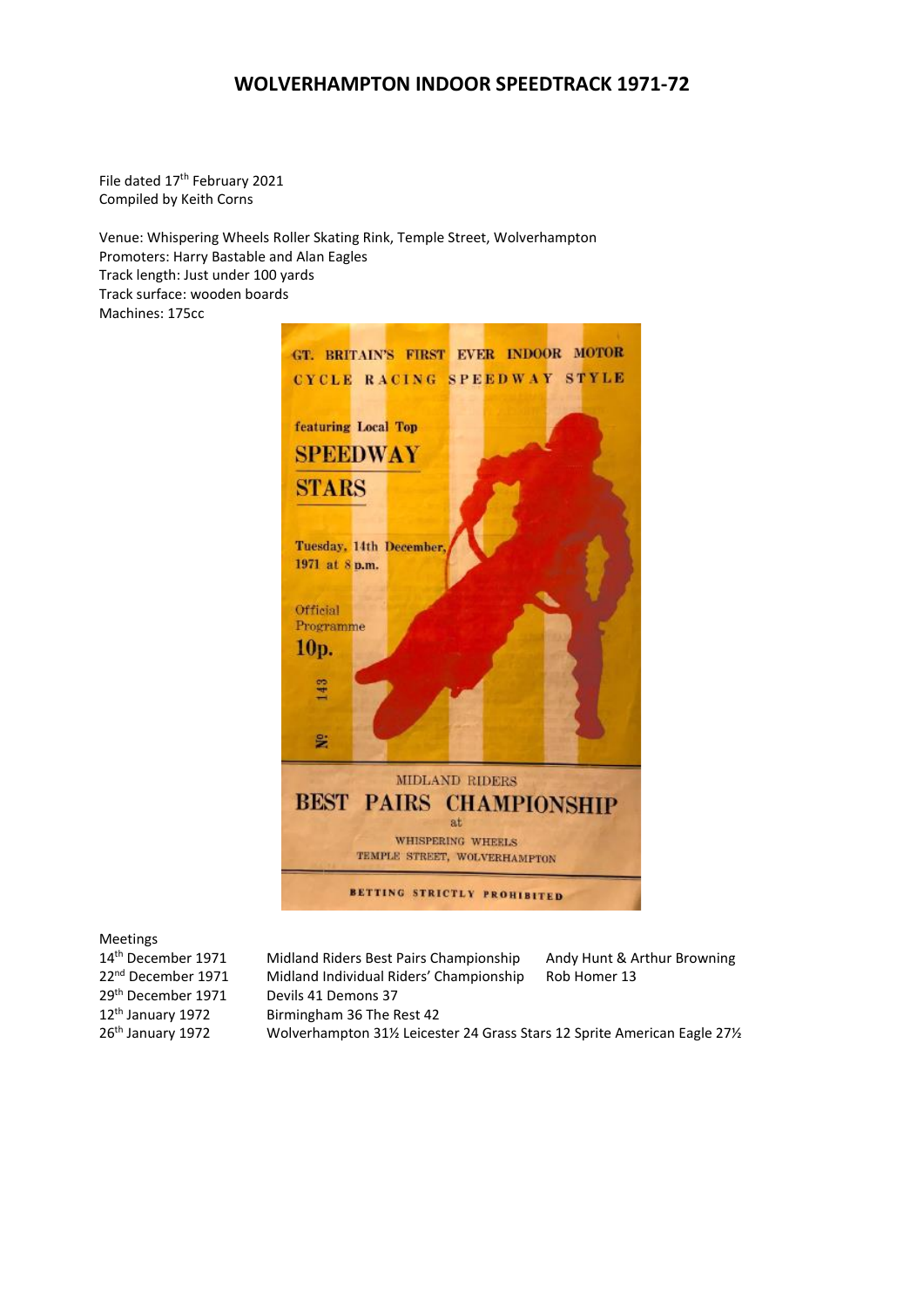## **Tuesday, 14th December 1971 Midland Riders Best Pairs Championship**

| Steve Hall<br>Alan Harvey                                                   | 1<br>0                | $2^{\prime}$<br>3 | 2<br>0         | 2<br>0    | 2<br>0       | 3<br>1       |       | 12<br>4      | 1              |               |                    |
|-----------------------------------------------------------------------------|-----------------------|-------------------|----------------|-----------|--------------|--------------|-------|--------------|----------------|---------------|--------------------|
|                                                                             |                       |                   |                |           |              |              | Total |              |                | 16            |                    |
| Andy Hunt                                                                   | 3                     | $2'$ 0            |                | 0         | $2^{\prime}$ | 1            |       | 8            | $\overline{2}$ |               |                    |
| Arthur Browning                                                             | $2^{\prime}$          | 3                 | $\overline{2}$ | 3         | 3            | 3            |       | 16           | 1              |               |                    |
|                                                                             |                       |                   |                |           |              |              | Total |              |                | 24            | (1 <sup>st</sup> ) |
| George Major                                                                | $\mathbf{2}^{\prime}$ | 0                 | 3              | 2'3       |              | 0            |       | 10           | 1              |               |                    |
| James Bond                                                                  | 1'                    | $\mathbf{1}$      | $\mathbf{1}$   | 3         | $\mathbf 1$  | 0            |       | 7            | $\mathbf{1}$   |               |                    |
|                                                                             |                       |                   |                |           |              |              | Total |              |                | 17            |                    |
| Chris Harrison                                                              | 3                     | 2                 | 3              | 2         | 2            | 3            |       | 15           |                |               |                    |
| John Hart                                                                   | 0                     | 0                 | $\mathbf 1$    | 0         | 0            | 0            |       | 1            |                |               |                    |
|                                                                             |                       |                   |                |           |              |              | Total |              |                | 16            |                    |
| Rob Homer                                                                   | 3                     | 3                 | 3              | 2         | 3            | 3            |       | 17           |                |               |                    |
| <b>Howard Cole</b>                                                          | 0                     | $\mathbf{1}$      |                | $2'$ 1' 1 |              | $2^{\prime}$ |       | 7            | 3              |               |                    |
|                                                                             |                       |                   |                |           |              |              | Total |              |                | 24            | (2 <sup>nd</sup> ) |
| Derek Timms                                                                 |                       | 1'3               | 3              | 1         | 0            | 2            |       | 10           | 1              |               |                    |
| Gordon Bowden                                                               | 2                     | $2^{\prime}$      | $\mathbf{1}$   | 0         | $\mathbf{1}$ | 1'           |       | 7            | $\overline{2}$ |               |                    |
|                                                                             |                       |                   |                |           |              |              | Total |              |                | 17            |                    |
| <b>Bruce Forrester</b>                                                      | 0                     | 0                 | 0              | 0         | 2            | 2            |       | 4            |                |               |                    |
| Peter Jarman                                                                | 0                     | 1                 | 1              | 3         | 0            | 0            |       | 5            |                |               |                    |
|                                                                             |                       |                   |                |           |              |              | Total |              |                | 9             |                    |
|                                                                             |                       |                   |                |           |              |              |       |              |                |               |                    |
| Ht 1: Hunt, Browning, Hall, Harvey                                          |                       |                   |                |           |              |              |       | 44.0         |                |               |                    |
| Ht 2: Harrison, Major, Bond, Hart                                           |                       |                   |                |           |              |              |       | 43.2         |                |               |                    |
| Ht 3: Homer, Bowden, Timms, Cole (f)                                        |                       |                   |                |           |              |              |       | 44.2         |                |               |                    |
| Ht 4: Harvey, Hall, Forrester (f), Jarman (f)                               |                       |                   |                |           |              |              |       | 46.8         |                |               |                    |
| Ht 5: Browning, Hunt, Bond, Major (f)                                       |                       |                   |                |           |              |              |       | 42.4         |                |               |                    |
| Ht 6: Homer, Harrison, Cole, Hart                                           |                       |                   |                |           |              |              |       | 41.8         |                |               |                    |
| Ht 7: Timms, Bowden, Jarman, Forrester (f)                                  |                       |                   |                |           |              |              |       | 42.0         |                |               |                    |
| Ht 8: Major, Hall, Bond, Harvey                                             |                       |                   |                |           |              |              |       | 44.0<br>42.6 |                |               |                    |
| Ht 9: Harrison, Browning, Hart, Hunt                                        |                       |                   |                |           |              |              |       |              |                |               |                    |
| Ht 10: Homer, Cole, Jarman, Forrester<br>Ht 11: Timms, Hall, Bowden, Harvey |                       |                   |                |           |              |              |       | 44.8<br>42.8 |                |               |                    |
| Ht 12: Browning, Homer, Cole, Hunt                                          |                       |                   |                |           |              |              |       | 40.6         |                |               |                    |
| Ht 13: Bond, Major, Timms, Bowden                                           |                       |                   |                |           |              |              |       | 42.4         |                |               |                    |
| Ht 14: Jarman, Harrison, Forrester (f), Hart (f)                            |                       |                   |                |           |              |              |       | 43.2         |                |               |                    |
| Ht 15: Homer, Hall, Cole, Harvey                                            |                       |                   |                |           |              |              |       | 42.2         |                |               |                    |
| Ht 16: Browning, Hunt, Bowden, Timms                                        |                       |                   |                |           |              |              |       | 41.2         |                |               |                    |
| Ht 17: Major, Forrester, Bond, Jarman                                       |                       |                   |                |           |              |              |       | 41.4         |                |               |                    |
| Ht 18: Hall, Harrison, Harvey, Hart                                         |                       |                   |                |           |              |              |       | 43.0         |                |               |                    |
| Ht 19: Browning, Forrester, Hunt, Jarman                                    |                       |                   |                |           |              |              |       | 39.6         |                |               |                    |
| Ht 20: Homer, Cole, Major (f), Bond (f)                                     |                       |                   |                |           |              |              |       | 44.0         |                |               |                    |
| Ht 21: Harrison, Timms, Bowden, Hart                                        |                       |                   |                |           |              |              |       | 40.4         |                |               |                    |
| 1 <sup>st</sup> place run-off: Browning, Cole, Hunt, Homer                  |                       |                   |                |           |              |              |       |              |                | 39.4 (record) |                    |
|                                                                             |                       |                   |                |           |              |              |       |              |                |               |                    |
| <b>Reserves and Lowest Pairing Race</b>                                     |                       |                   |                |           |              |              |       |              |                |               |                    |

|  | Jarman, Forrester, Tony Darby, Phil Corin | 42.0 |
|--|-------------------------------------------|------|
|  |                                           |      |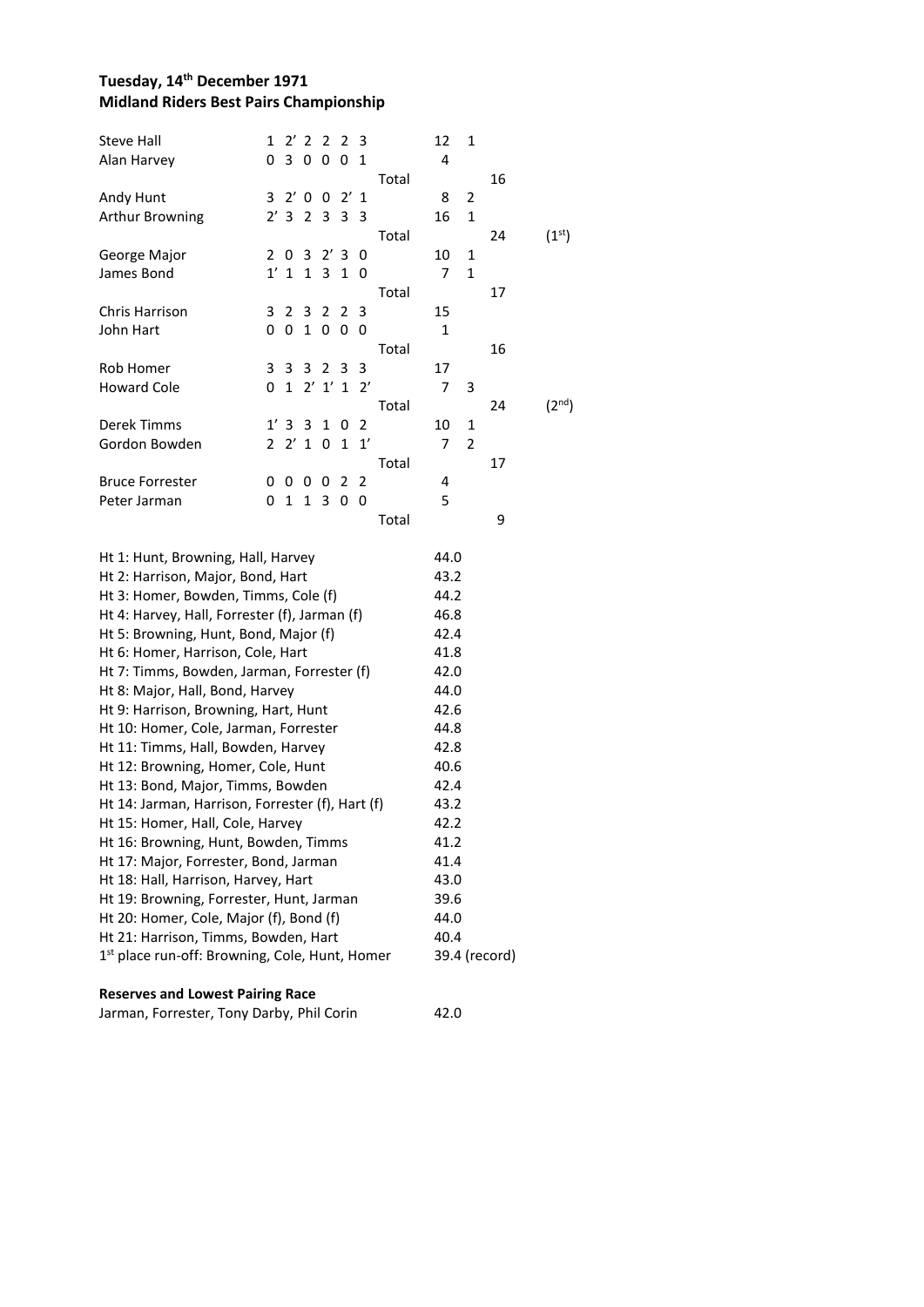### **Wednesday, 22nd December 1971 Midland Individual Riders' Championship**

| Steve Hall             | 3             | 3             | $\mathcal{P}$  | O              | O             | 8  |                    |
|------------------------|---------------|---------------|----------------|----------------|---------------|----|--------------------|
| Alan Harvey            | 2             | 3             | 0              | 3              | 0             | 8  |                    |
| Andy Hunt              | 0             | 1             | 0              | 3              | 0             | 4  |                    |
| <b>Arthur Browning</b> | 1             | 3             | 3              | 3              | 2             | 12 | $(2^{nd})$         |
| Rob Homer              | 3             | 2             | 3              | 2              | 3             | 13 | $(1^{\rm st})$     |
| James Bond             | $\mathcal{P}$ | 1             | 3              | 1              | 1             | 8  |                    |
| <b>Arthur Price</b>    | 1             | 2             | 2              | 1              | 2             | 8  |                    |
| John Hart              | 0             | 0             | $\overline{2}$ | 2              | $\mathbf{1}$  | 5  |                    |
| <b>Howard Cole</b>     | $\mathcal{P}$ | 0             | 1              | $\overline{2}$ | $\mathbf{1}$  | 6  |                    |
| <b>Bruce Forrester</b> | 0             | 2             | 0              | 0              | 3             | 5  |                    |
| George Major           | 3             | 3             | 1              | 0              | 0             | 7  |                    |
| <b>Roy Trigg</b>       | 1             | 0             | $\mathcal{P}$  | $\overline{2}$ | $\mathcal{L}$ | 7  |                    |
| <b>Phil Corin</b>      | $\mathcal{P}$ | $\mathcal{P}$ | 0              | 1              | 3             | 8  |                    |
| Chris Harrison         | 3             | 0             | 3              | 3              | 0             | 9  | (3 <sup>rd</sup> ) |
| Derek Timms            | 1             | 1             | 0              | 1              | 3             | 6  |                    |
| <b>Tony Darby</b>      | n             | O             | Ω              | O              | 2             | 2  |                    |
|                        |               |               |                |                |               |    |                    |

| Ht 1: Hall, Harvey, Browning, Hunt               | 40.4          |
|--------------------------------------------------|---------------|
| Ht 2: Homer, Bond, Price, Hart                   | 40.2          |
| Ht 3: Major, Cole, Trigg, Forrester              | 41.0          |
| Ht 4: Harrison, Corrin, Timms, Darby             | 40.4          |
| Ht 5: Hall, Homer, Timms, Cole                   | 40.6          |
| Ht 6: Harvey, Forrester, Bond, Harrison          | 40.8          |
| Ht 7: Major, Price, Hunt, Darby                  | 41.0          |
| Ht 8: Browning, Corrin, Hart (f), Trigg (ef)     | 39.8          |
| Ht 9: Bond, Hall, Major, Corrin                  | 39.6          |
| Ht 10: Homer, Trigg, Darby (f), Harvey (ef)      | 42.2          |
| Ht 11: Harrison, Hart, Cole, Hunt                | 39.6          |
| Ht 12: Browning, Price, Timms (f), Forrester (f) | 38.8 (record) |
| Ht 13: Harrison, Trigg, Price, Hall              | 39.6          |
| Ht 14: Harvey, Hart, Timms, Major                | 39.0          |
| Ht 15: Hunt, Homer, Corrin, Forrester            | 41.0          |
| Ht 16: Browning, Cole, Bond, Darby               | 38.6 (record) |
| Ht 17: Forrester, Darby, Hart, Hall              | 42.6          |
| Ht 18: Corrin, Price, Cole, Harvey               | 41.6          |
| Ht 19: Timms, Trigg, Bond, Hunt                  | 40.0          |
| Ht 20: Homer, Browning, Harrison (f), Major (f)  | 39.6          |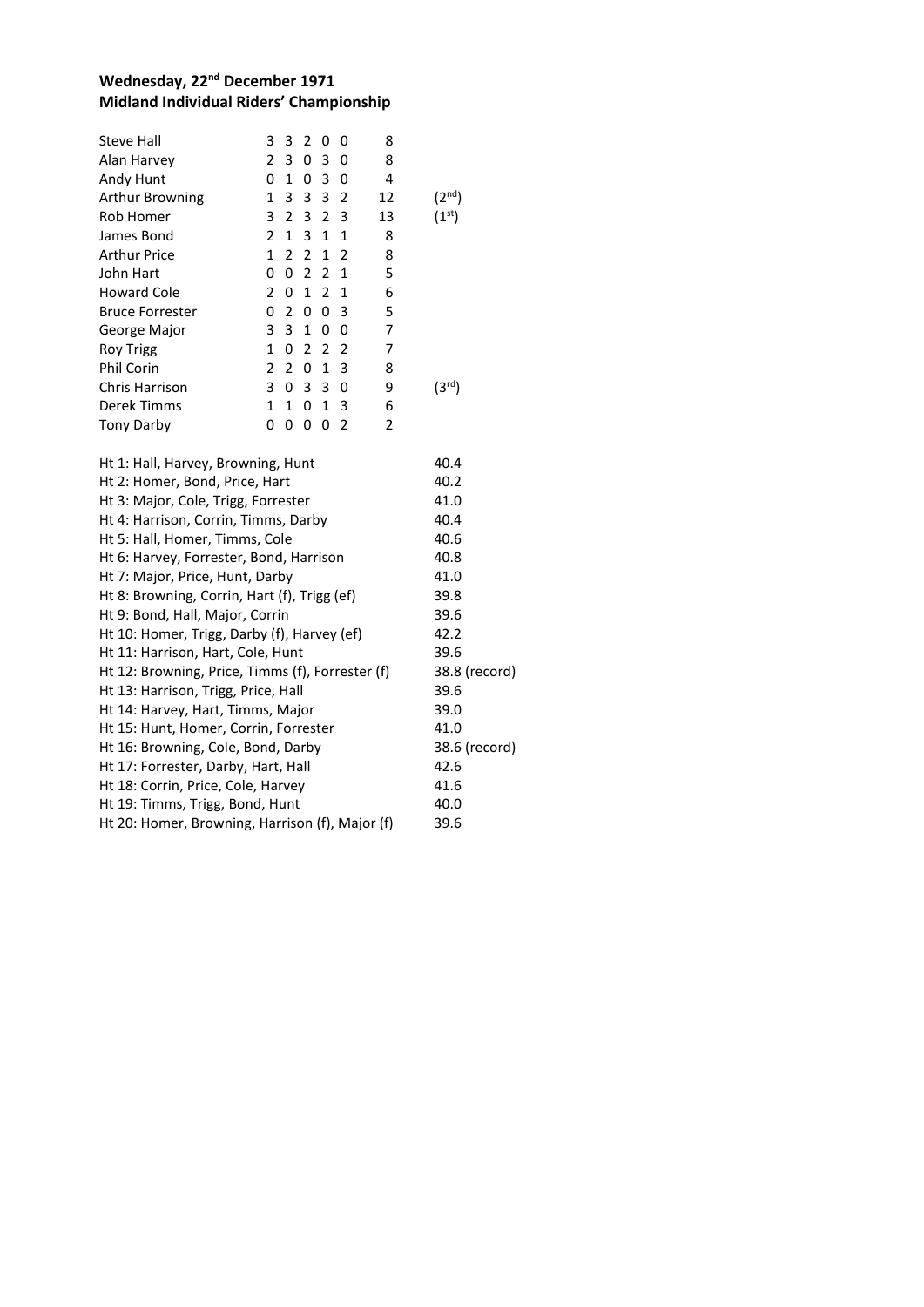## **Wednesday, 29th December 1971 Devils 41 Demons 37**

| <b>Devils</b>                                      |                |                |                |                 |                |                |         |                |   |                |              |         |
|----------------------------------------------------|----------------|----------------|----------------|-----------------|----------------|----------------|---------|----------------|---|----------------|--------------|---------|
| <b>Howard Cole</b>                                 | 3              | 2 <sub>3</sub> |                | - 3             | 11             |                |         |                |   |                |              |         |
| Derek Timms                                        | 2              | $1'$ 2         |                | 0               | 5              | $\mathbf{1}$   |         |                |   |                |              |         |
| Arthur Browning                                    | 0              | 3              | 2 <sub>3</sub> |                 | 8              |                |         |                |   |                |              |         |
| Dave Harvey                                        | 0              | 0 <sub>0</sub> |                |                 | 0              |                |         |                |   |                |              |         |
| James Bond                                         | 3              | $\mathbf{3}$   |                | $2 \frac{2}{3}$ | 10             | $\mathbf{1}$   |         |                |   |                |              |         |
| Andy Hunt                                          | 0              | 3              | 0 <sub>0</sub> |                 | 3              |                |         |                |   |                |              |         |
| Phil Corin                                         | $\mathbf{2}$   | $1'$ $1'$      |                |                 | 4              | $\overline{2}$ |         |                |   |                |              |         |
| <b>Demons</b>                                      |                |                |                |                 |                |                |         |                |   |                |              |         |
| George Major                                       | $\mathbf{1}$   | 2 0 0          |                |                 | 3              |                |         |                |   |                |              |         |
| Alan Harvey                                        | $\mathbf 0$    | 103            |                |                 | 4              |                |         |                |   |                |              |         |
| Rob Homer                                          | 2              | 0 <sub>1</sub> |                | 2               | 5              |                |         |                |   |                |              |         |
| Steve Hall                                         |                | $1'$ $1'$ $1$  |                | $\mathbf{1}$    | 4              | 2              |         |                |   |                |              |         |
| <b>Chris Harrison</b>                              | 2 <sub>2</sub> |                |                | 2 <sub>1</sub>  | $\overline{7}$ | $\mathbf{1}$   |         |                |   |                |              |         |
| <b>Arthur Price</b>                                | 3              | 3 <sub>3</sub> |                |                 | 9              |                |         |                |   |                |              |         |
| <b>Tony Darby</b>                                  | 1              | 1 <sub>3</sub> |                |                 | 5              |                |         |                |   |                |              |         |
| Ht 1: Cole, Timms, Major, A Harvey                 |                |                |                |                 |                |                | 40.2    | 5              | 1 | 5              | $\mathbf{1}$ |         |
| Ht 2: Price, Corin, Darby, Hunt                    |                |                |                |                 |                |                | 41.6    | $\overline{2}$ | 4 | $\overline{7}$ | 5            |         |
| Ht 3: Bond, Harrison, Hall, D Harvey               |                |                |                |                 |                |                | 39.6    | 3              | 3 | 10             | 8            |         |
| Ht 4: Hunt, Homer, Darby, Browning                 |                |                |                |                 |                |                | 41.0    | 3              | 3 | 13             | 11           |         |
| Ht 5: Bond, Major, A Harvey, D Harvey              |                |                |                |                 |                |                | 39.6    | 3              | 3 | 16             | 14           |         |
| Ht 6: Price, Cole, Timms, Homer                    |                |                |                |                 |                |                | 41.2    | 3              | 3 | 19             | 17           |         |
| Ht 7: Browning, Harrison, Hall, Hunt               |                |                |                |                 |                |                | 40.0    | 3              | 3 | 22             | 20           |         |
| Ht 8: Darby, Timms, Corin, A Harvey                |                |                |                |                 |                |                | 40.8    | 3              | 3 | 25             | 23           |         |
| Ht 9: Price, Bond, Homer, D Harvey                 |                |                |                |                 |                |                | 39.8    | $\overline{2}$ | 4 | 27             | 27           |         |
| Ht 10: Cole, Harrison, Hall, Timms                 |                |                |                |                 |                |                | 39.0    | 3              | 3 | 30             | 30           |         |
| Ht 11: A Harvey, Browning, Corin, Major            |                |                |                |                 |                |                | 38.8    | 3              | 3 | 33             | 33           |         |
| Ht 12: Cole, Homer, Harrison, Hunt                 |                |                |                |                 |                |                | $38.2*$ | 3              | 3 | 36             | 36           | *record |
| Ht 13: Browning, Bond, Hall (rmtd), Major (f rmtd) |                |                |                |                 |                |                |         | 5              | 1 | 41             | 37           |         |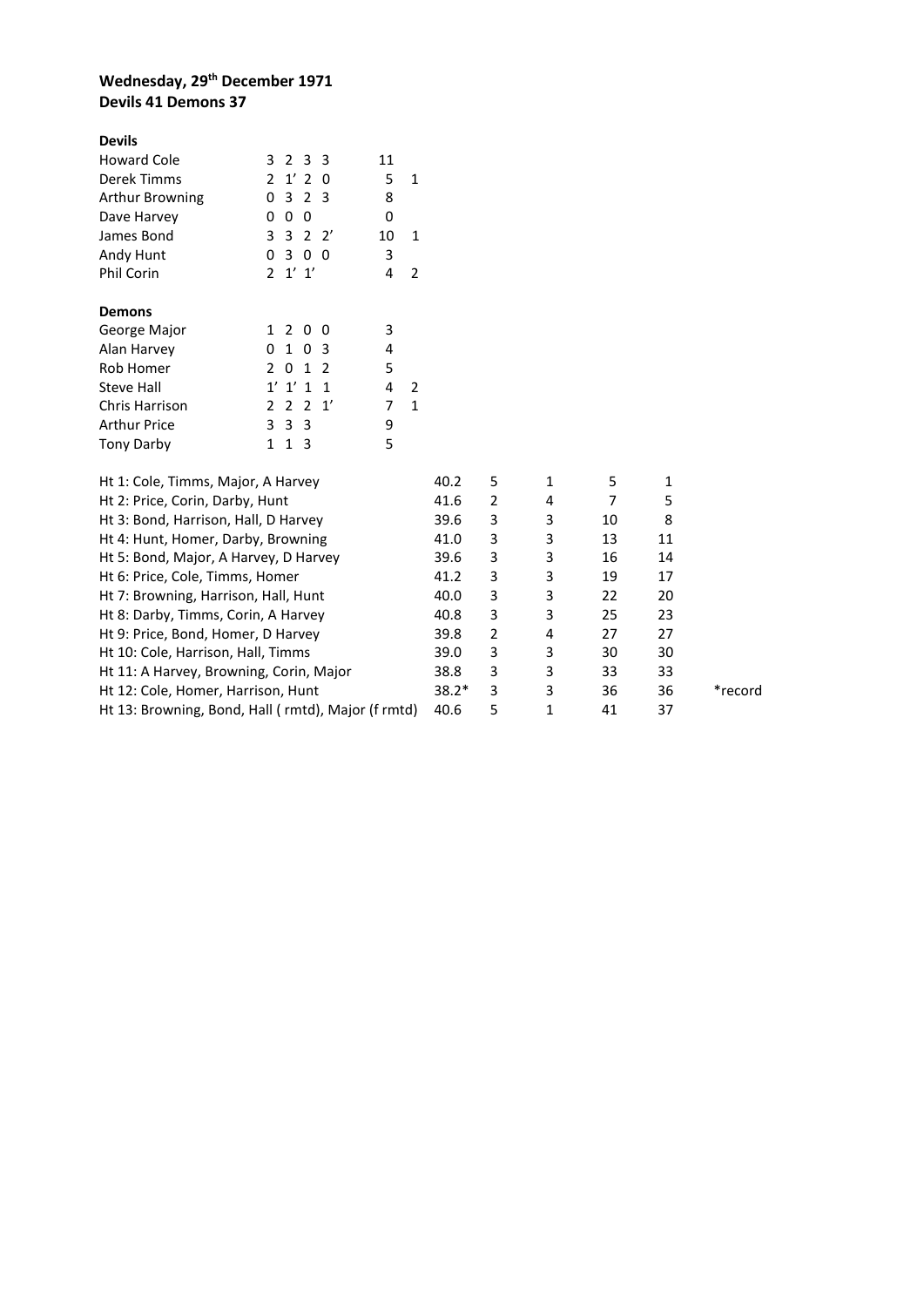## **Wednesday, 12th January 1972 Birmingham 36 The Rest 42**

| <b>Birmingham</b>  |    |
|--------------------|----|
| George Major       | 1  |
| Arthur Browning    | 10 |
| Rob Homer          | 6  |
| Derek Timms        | 4  |
| Chris Harrison     | 9  |
| Andy Hunt          | 3  |
| Phil Corin         | 3  |
|                    |    |
| <b>The Rest</b>    |    |
| Arthur Price       | 9  |
| Peter Jarman       | 5  |
| James Bond         | 10 |
| Alan Harvey        | 4  |
| <b>Howard Cole</b> | 9  |
| Dave Harvey        | 1  |
| <b>Tony Darby</b>  | 4  |

Ht 6: Major (f exc) Ht 10: Cole 38.2 (equalled record)